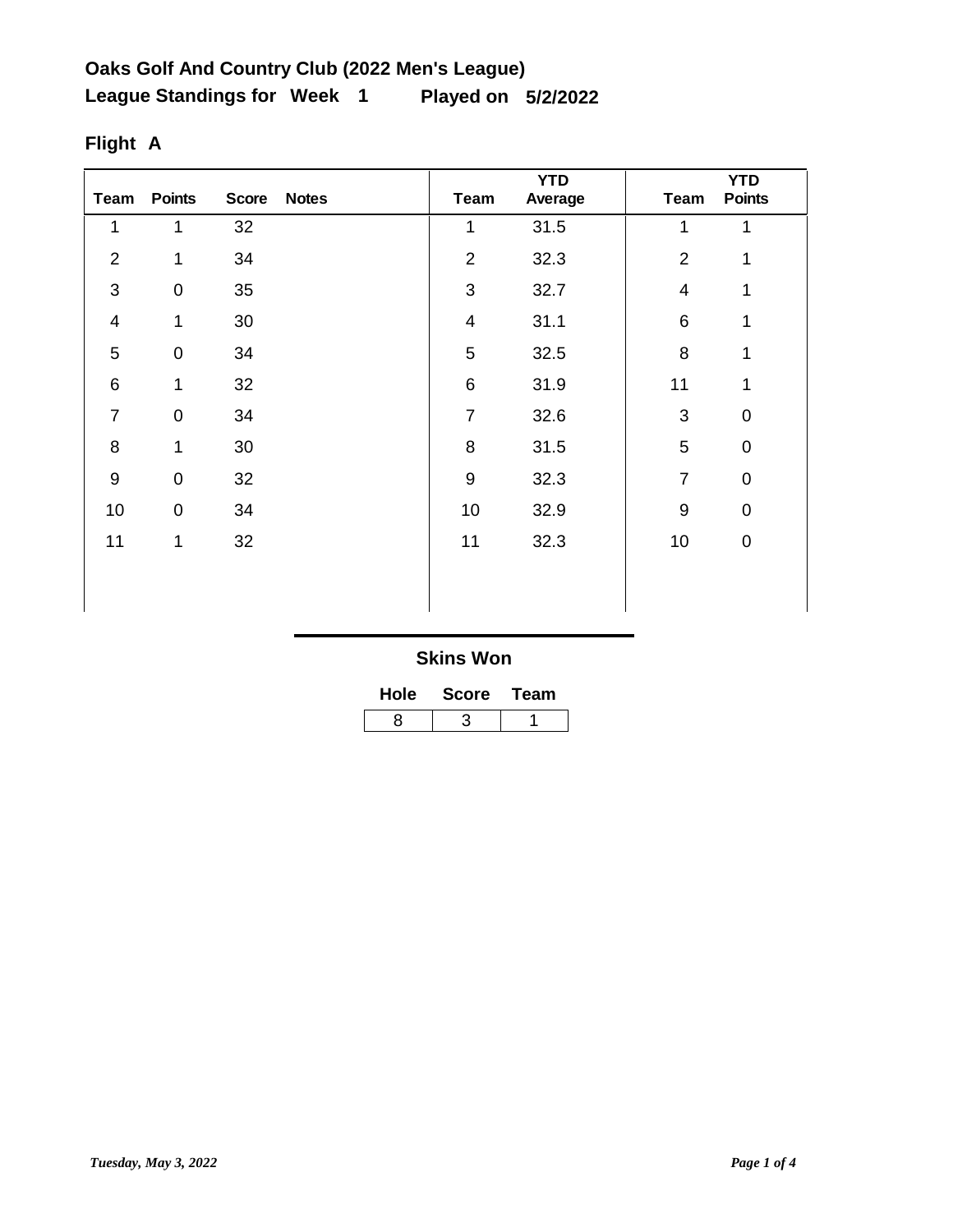| Team | <b>Points</b> | <b>Score</b> | <b>Notes</b> | <b>Team</b> | <b>YTD</b><br>Average | <b>Team</b> | <b>YTD</b><br><b>Points</b> |
|------|---------------|--------------|--------------|-------------|-----------------------|-------------|-----------------------------|
| 12   | $\pmb{0}$     | 34           |              | 12          | 33.1                  | 13          | $\mathbf{1}$                |
| 13   | 1             | 35           |              | 13          | 33.5                  | 16          | 1                           |
| 14   | $\pmb{0}$     | 36           |              | 14          | 34.1                  | 17          | $\mathbf{1}$                |
| 15   | $\mathsf 0$   | 34           |              | 15          | 33.6                  | 20          | 1                           |
| 16   | 1             | 33           |              | 16          | 33.3                  | 22          | 1                           |
| 17   | 1             | 31           |              | 17          | 32.7                  | 12          | $\pmb{0}$                   |
| 18   | $\pmb{0}$     | 32           |              | 18          | 33.1                  | 14          | $\pmb{0}$                   |
| 19   | $\pmb{0}$     | 35           |              | 19          | 34.1                  | 15          | $\pmb{0}$                   |
| 20   | 1             | 34           |              | 20          | 33.8                  | 18          | 0                           |
| 21   | $\pmb{0}$     | 37           |              | 21          | 34.8                  | 19          | $\mathbf 0$                 |
| 22   | 1             | 35           |              | 22          | 34.2                  | 21          | $\pmb{0}$                   |
|      |               |              |              |             |                       |             |                             |
|      |               |              |              |             |                       |             |                             |

# **Flight B**

| Hole | <b>Score</b> | Team |  |  |
|------|--------------|------|--|--|
| 5    |              | 16   |  |  |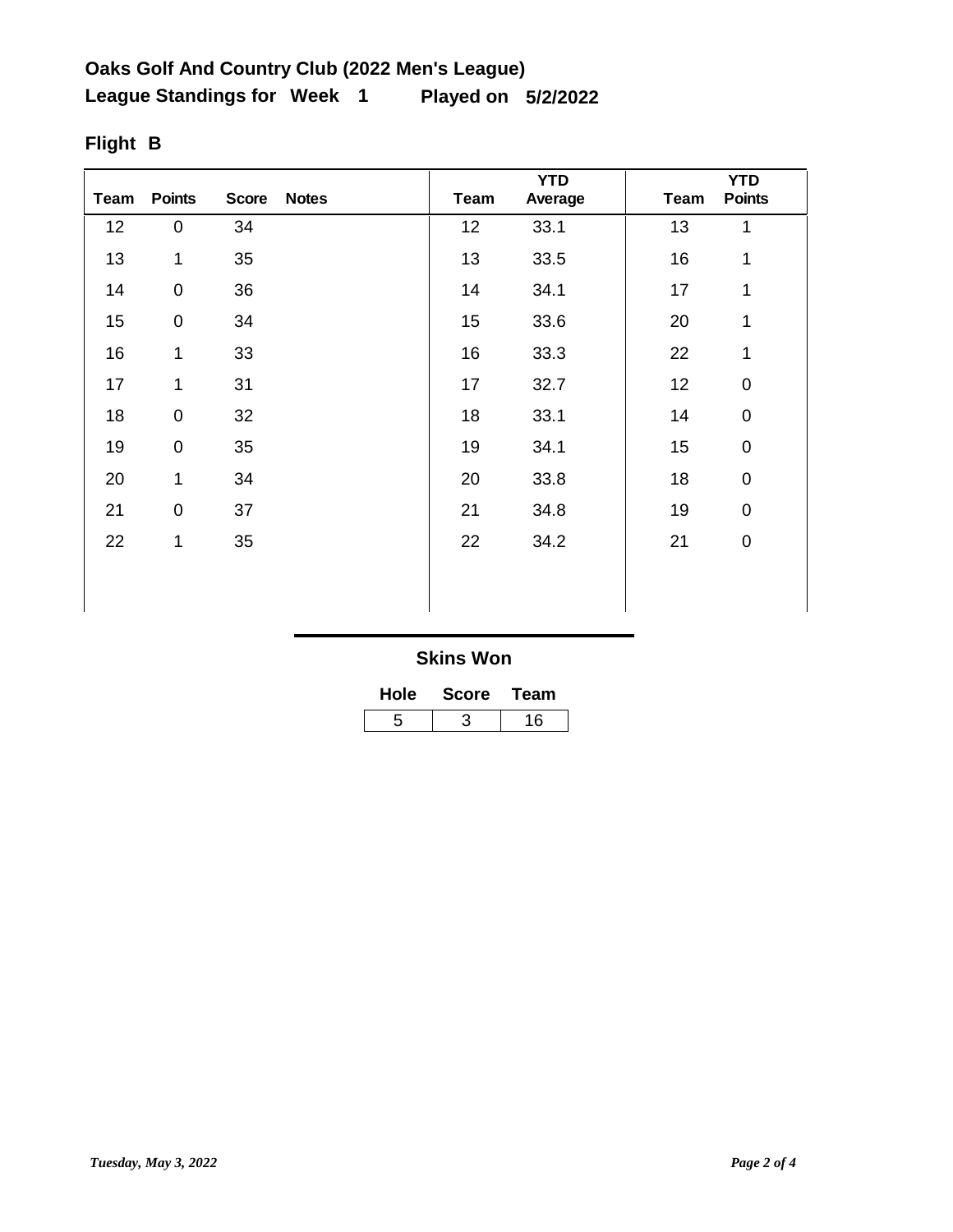| <b>Team</b> | <b>Points</b>       | <b>Score</b> | <b>Notes</b> | <b>Team</b> | <b>YTD</b><br>Average | <b>Team</b> | <b>YTD</b><br><b>Points</b> |
|-------------|---------------------|--------------|--------------|-------------|-----------------------|-------------|-----------------------------|
| 23          | $\pmb{0}$           | 35           |              | 23          | 34.4                  | 24          | 1                           |
| 24          | 1                   | 31           |              | 24          | 33.2                  | 27          | 1                           |
| 25          | $\pmb{0}$           | 39           |              | 25          | 35.9                  | 29          | 1                           |
| 26          | $\pmb{0}$           | 40           |              | 26          | 36.3                  | 30          | 1                           |
| 27          | 1                   | 38           |              | 27          | 35.7                  | 33          | 1                           |
| 28          | $\mathsf 0$         | 36           |              | 28          | 35.1                  | 23          | $\mathbf 0$                 |
| 29          | 1                   | 33           |              | 29          | 34.1                  | 25          | $\boldsymbol{0}$            |
| 30          | 1                   | 35           |              | 30          | 34.9                  | 26          | $\mathbf 0$                 |
| 31          | 0                   | 36           |              | 31          | 35.3                  | 28          | $\mathbf 0$                 |
| 32          | $\mathsf{O}\xspace$ | 37           |              | 32          | 35.7                  | 31          | $\mathbf 0$                 |
| 33          | 1                   | 36           |              | 33          | 35.4                  | 32          | $\mathbf 0$                 |
|             |                     |              |              |             |                       |             |                             |
|             |                     |              |              |             |                       |             |                             |

# **Flight C**

#### **Skins Won**

| Hole | <b>Score</b> | Team |
|------|--------------|------|
|      | З            | 24   |
| 16   | -2.          | 26   |
|      | -2           | 28   |